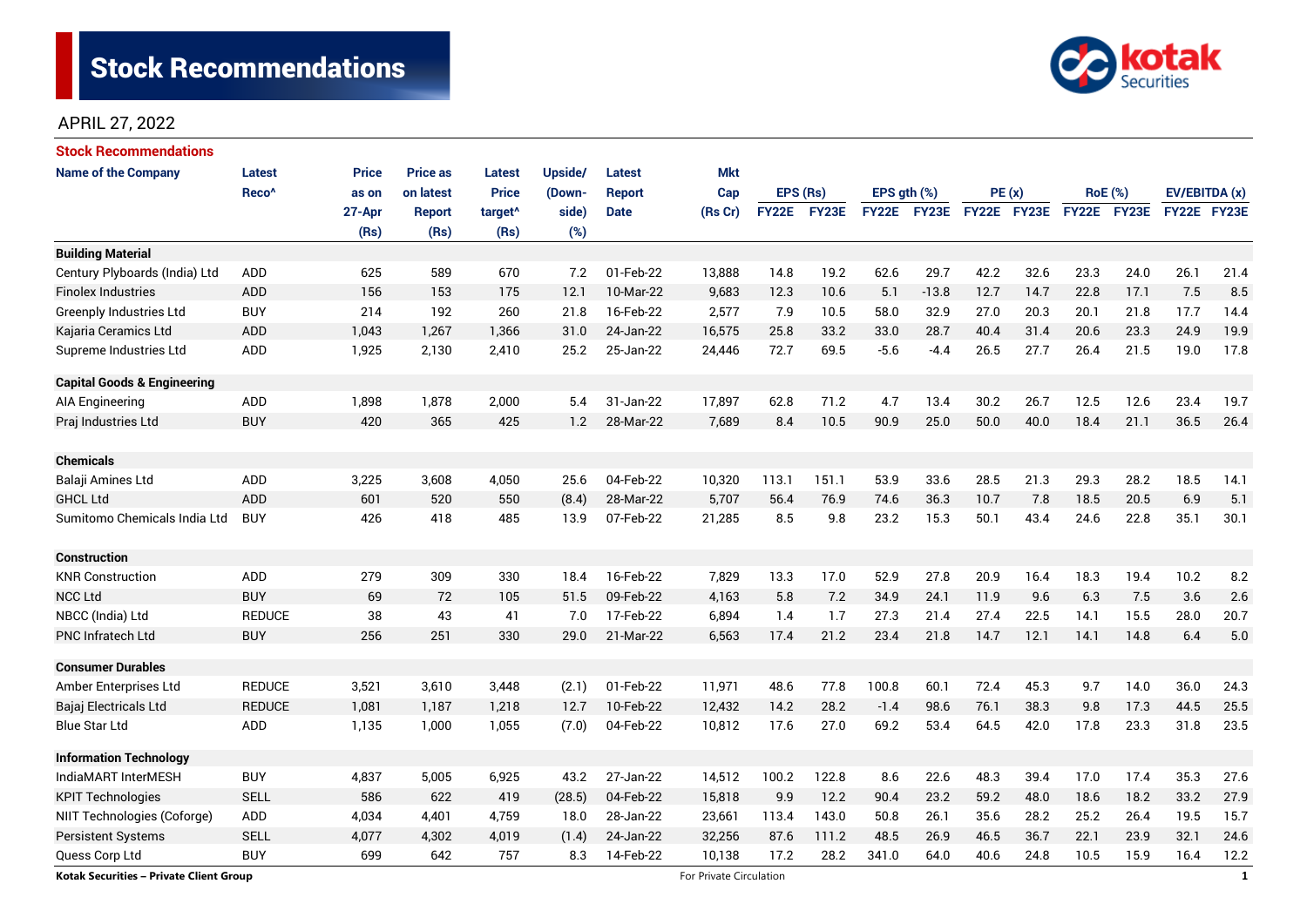

| <b>Stock Recommendations</b>       |                   |              |                 |                     |         |             |            |              |       |              |              |             |      |                |      |               |      |
|------------------------------------|-------------------|--------------|-----------------|---------------------|---------|-------------|------------|--------------|-------|--------------|--------------|-------------|------|----------------|------|---------------|------|
| <b>Name of the Company</b>         | Latest            | <b>Price</b> | <b>Price as</b> | <b>Latest</b>       | Upside/ | Latest      | <b>Mkt</b> |              |       |              |              |             |      |                |      |               |      |
|                                    | Reco <sup>^</sup> | as on        | on latest       | <b>Price</b>        | (Down-  | Report      | Cap        | EPS (Rs)     |       | EPS ath (%)  |              | PE(x)       |      | <b>RoE</b> (%) |      | EV/EBITDA (x) |      |
|                                    |                   | 27-Apr       | <b>Report</b>   | target <sup>^</sup> | side)   | <b>Date</b> | (Rs Cr)    | <b>FY22E</b> | FY23E | <b>FY22E</b> | <b>FY23E</b> | FY22E FY23E |      | FY22E FY23E    |      | FY22E FY23E   |      |
|                                    |                   | (Rs)         | (Rs)            | (Rs)                | (%)     |             |            |              |       |              |              |             |      |                |      |               |      |
| <b>Metals &amp; Mining</b>         |                   |              |                 |                     |         |             |            |              |       |              |              |             |      |                |      |               |      |
| <b>MOIL Ltd</b>                    | <b>BUY</b>        | 176          | 170             | 215                 | 22.1    | 18-Feb-22   | 4,691      | 14.5         | 16.4  | 95.9         | 13.1         | 12.1        | 10.7 | 11.5           | 12.2 | 6.0           | 4.6  |
| APL Apollo Tubes Ltd               | <b>BUY</b>        | 1,023        | 820             | 980                 | (4.2)   | 28-Jan-22   | 25,569     | 21.0         | 27.0  | $-27.6$      | 28.6         | 48.7        | 37.9 | 26.7           | 26.8 | 28.1          | 22.3 |
| Oil & Gas                          |                   |              |                 |                     |         |             |            |              |       |              |              |             |      |                |      |               |      |
| Chennai Petroleum Corp             | <b>BUY</b>        | 239          | 104             | 127                 | (47.0)  | 25-Jan-22   | 3,568      | 30.3         | 18.2  | 75.1         | $-39.9$      | 7.9         | 13.2 | 24.6           | 12.5 | 8.0           | 9.8  |
| Gujarat Gas                        | ADD               | 520          | 660             | 734                 | 41.1    | 10-Feb-22   | 35,779     | 18.7         | 26.7  | 0.5          | 42.8         | 27.8        | 19.5 | 24.3           | 27.3 | 17.0          | 12.2 |
| <b>MRPL</b>                        | ADD               | 65           | 47              | 50                  | (23.4)  | 31-Jan-22   | 11,432     | 1.2          | 6.8   | $-137.5$     | 466.7        | 54.4        | 9.6  | 4.7            | 23.8 | 15.0          | 9.8  |
| <b>Paints</b>                      |                   |              |                 |                     |         |             |            |              |       |              |              |             |      |                |      |               |      |
| Akzo Nobel India Ltd               | <b>BUY</b>        | 1,879        | 1,887           | 2,670               | 42.1    | 14-Feb-22   | 8,775      | 57.9         | 67.2  | 27.3         | 16.1         | 32.5        | 28.0 | 17.9           | 19.7 | 19.5          | 16.6 |
| <b>Pharmaceuticals</b>             |                   |              |                 |                     |         |             |            |              |       |              |              |             |      |                |      |               |      |
| Suven Pharmaceuticals              | <b>REDUCE</b>     | 611          | 561             | 550                 | (10.0)  | 17-Aug-21   | 15,518     | 16.9         | 21.1  | 19.0         | 24.9         | 36.2        | 29.0 | 27.6           | 26.5 | 28.4          | 22.2 |
| <b>Transportation</b>              |                   |              |                 |                     |         |             |            |              |       |              |              |             |      |                |      |               |      |
| Aegis Logistics Ltd                | <b>BUY</b>        | 222          | 216             | 310                 | 39.5    | 14-Feb-22   | 7,425      | 12.6         | 13.6  | 28.6         | 7.9          | 17.6        | 16.3 | 20.4           | 19.0 | 10.1          | 9.0  |
| Allcargo Global Logistics          | <b>BUY</b>        | 355          | 346             | 430                 | 21.0    | 15-Feb-22   | 8,742      | 27.7         | 31.3  | 246.3        | 13.0         | 12.8        | 11.4 | 21.2           | 20.1 | 6.8           | 5.7  |
| <b>Blue Dart Express</b>           | <b>BUY</b>        | 6,633        | 6,926           | 7,975               | 20.2    | 01-Feb-22   | 15,785     | 115.0        | 134.0 | 98.3         | 16.5         | 57.7        | 49.5 | 36.2           | 33.3 | 16.5          | 14.2 |
| <b>VRL Logistics Ltd</b>           | <b>BUY</b>        | 578          | 499             | 625                 | 8.1     | 04-Feb-22   | 5,272      | 11.3         | 18.3  | 117.3        | 61.9         | 51.2        | 31.6 | 14.3           | 21.6 | 16.3          | 12.3 |
| <b>Others</b>                      |                   |              |                 |                     |         |             |            |              |       |              |              |             |      |                |      |               |      |
| Bata India Ltd                     | <b>BUY</b>        | 1,919        | 1,895           | 2,380               | 24.0    | 10-Feb-22   | 24,753     | 27.0         | 36.6  | $-509.1$     | 35.6         | 71.1        | 52.4 | 16.3           | 19.4 | 34.9          | 27.8 |
| <b>Central Depository Services</b> | <b>REDUCE</b>     | 1,394        | 1,510           | 1,505               | 8.0     | 10-Feb-22   | 14,638     | 29.9         | 34.8  | 55.7         | 16.4         | 46.6        | 40.1 | 28.5           | 26.6 | 37.0          | 31.7 |
| EPL Ltd                            | ADD               | 174          | 187             | 205                 | 17.7    | 10-Feb-22   | 5,486      | 7.1          | 8.6   | $-6.6$       | 21.1         | 24.5        | 20.3 | 12.1           | 13.2 | 9.5           | 7.9  |
| JK Paper Ltd                       | ADD               | 358          | 315             | 340                 | (5.1)   | 22-Mar-22   | 6,380      | 35.0         | 51.2  | 146.5        | 46.3         | 10.2        | 7.0  | 19.6           | 23.1 | 6.4           | 4.7  |
| Radico Khaitan Ltd                 | <b>REDUCE</b>     | 895          | 903             | 890                 | (0.6)   | 08-Apr-22   | 11,908     | 20.6         | 24.5  | 1.5          | 18.9         | 43.5        | 36.5 | 14.6           | 15.2 | 27.6          | 24.5 |
| <b>VIP Industries Ltd</b>          | <b>REDUCE</b>     | 659          | 648             | 620                 | (6.0)   | 04-Feb-22   | 9,361      | 6.2          | 12.0  | $-187.3$     | 93.5         | 106.3       | 54.9 | 14.3           | 23.2 | 48.1          | 29.8 |
| Welspun Corp Ltd                   | <b>SELL</b>       | 207          | 173             | 120                 | (42.0)  | 14-Feb-22   | 5.483      | 11.9         | 9.2   | $-49.8$      | $-22.7$      | 17.4        | 22.5 | 7.8            | 5.9  | 7.4           | 8.3  |

*Source: Kotak Securities - Private Client Group*

All recommendations are with a 12 month perspective from the date of the report/update. Investors are requested to use their discretion while deciding the timing, quantity of investment as well as the exit.

NR NoRated. The investment rating and target price, if any, have been suspended temporarily. Such suspension is in compliance with applicable regulation(s) and/or Kotak Securities policies in circumstances when Kotak Secur

Or its affiliates is acting in an advisory capacity in a merger or strategic transaction involving this company and in certain other circumstances.

**NM Not meaningful**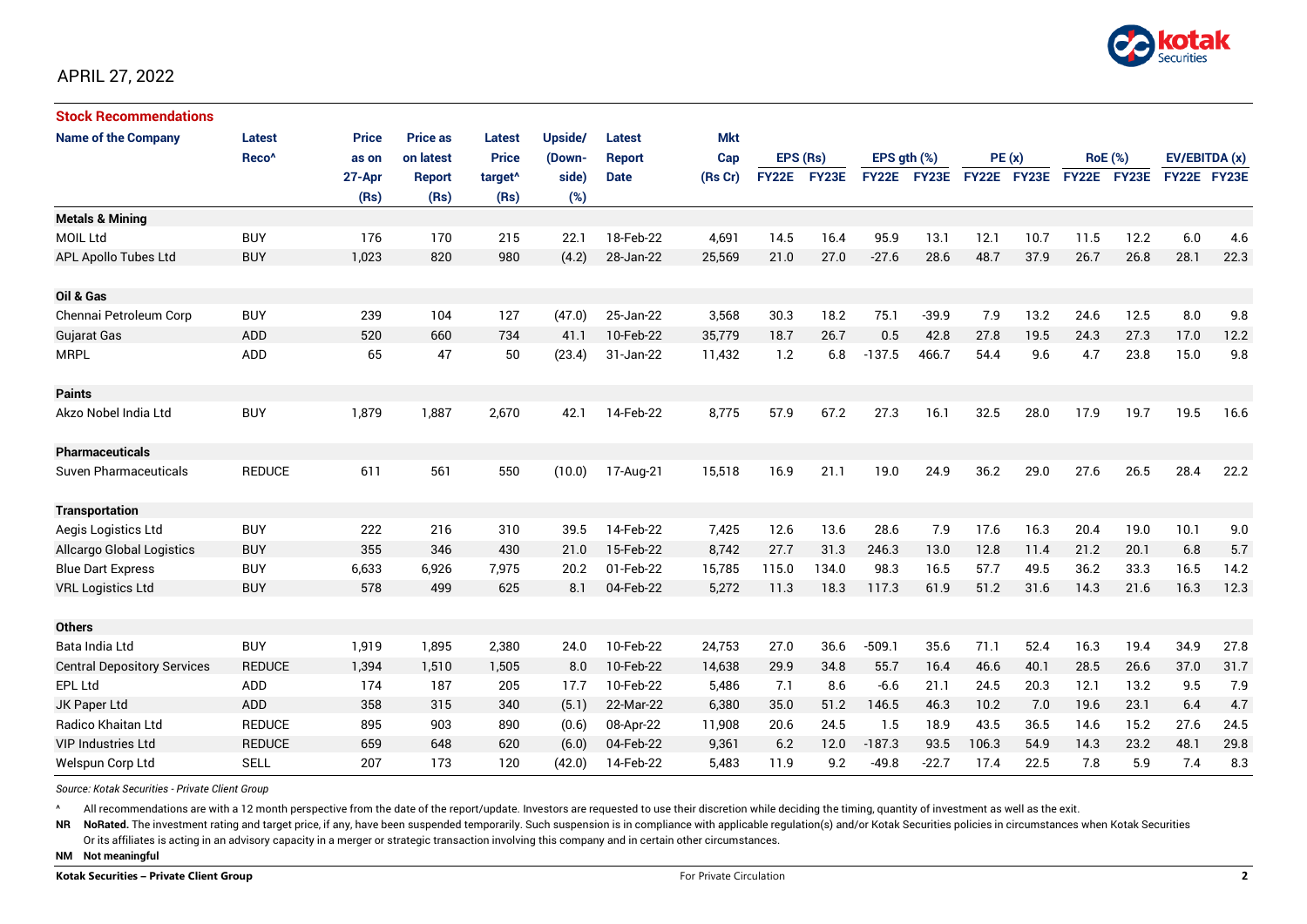

# APRIL 27, 2022

# **RATING SCALE (PRIVATE CLIENT GROUP)**

#### **Definitions of ratings**

| <b>BUY</b>       | $\overline{\phantom{0}}$ | We expect the stock to deliver more than 15% returns over the next 12 months                                                                                                                                                                                                                                                                                                                                                     |
|------------------|--------------------------|----------------------------------------------------------------------------------------------------------------------------------------------------------------------------------------------------------------------------------------------------------------------------------------------------------------------------------------------------------------------------------------------------------------------------------|
| <b>ADD</b>       |                          | - We expect the stock to deliver $5\%$ - 15% returns over the next 12 months                                                                                                                                                                                                                                                                                                                                                     |
| <b>REDUCE</b>    | $-$                      | We expect the stock to deliver -5% - +5% returns over the next 12 months                                                                                                                                                                                                                                                                                                                                                         |
| <b>SELL</b>      | $-$                      | We expect the stock to deliver < -5% returns over the next 12 months                                                                                                                                                                                                                                                                                                                                                             |
| <b>NR</b>        | $-$                      | Not Rated. Kotak Securities is not assigning any rating or price target to the stock.                                                                                                                                                                                                                                                                                                                                            |
|                  |                          | The report has been prepared for information purposes only.                                                                                                                                                                                                                                                                                                                                                                      |
| <b>SUBSCRIBE</b> | $\overline{\phantom{0}}$ | We advise investor to subscribe to the IPO.                                                                                                                                                                                                                                                                                                                                                                                      |
| <b>RS</b>        | $\overline{\phantom{0}}$ | Rating Suspended. Kotak Securities has suspended the investment rating and price target for this stock, either because there is not a sufficient fundamental basis for determining, or there<br>are legal, regulatory or policy constraints around publishing, an investment rating or target. The previous investment rating and price target, if any, are no longer in effect for this stock and<br>should not be relied upon. |
| <b>NA</b>        |                          | $-$ Not Available or Not Applicable. The information is not available for display or is not applicable                                                                                                                                                                                                                                                                                                                           |
| <b>NM</b>        | $\overline{\phantom{0}}$ | Not Meaningful. The information is not meaningful and is therefore excluded.                                                                                                                                                                                                                                                                                                                                                     |
| <b>NOTE</b>      | $\overline{\phantom{0}}$ | Our target prices are with a 12-month perspective. Returns stated in the rating scale are our internal benchmark.                                                                                                                                                                                                                                                                                                                |

# **FUNDAMENTAL RESEARCH TEAM (PRIVATE CLIENT GROUP)**

| <b>Shrikant Chouhan</b>                                                                                | <b>Arun Agarwal</b>                                                                                             | <b>Amit Agarwal, CFA</b>            | <b>Hemali Dhame</b>      |
|--------------------------------------------------------------------------------------------------------|-----------------------------------------------------------------------------------------------------------------|-------------------------------------|--------------------------|
| <b>Head of Research</b>                                                                                | Auto & Auto Ancillary                                                                                           | <b>Transportation, Paints, FMCG</b> | Banking & Finance        |
| shrikant.chouhan@kotak.com                                                                             | arun.agarwal@kotak.com                                                                                          | agarwal.amit@kotak.com              | Hemali.Dhame@kotak.com   |
| +91 22 6218 5408                                                                                       | +91 22 6218 6443                                                                                                | +91 22 6218 6439                    | +91 22 6218 6433         |
| <b>Jatin Damania</b>                                                                                   | Purvi Shah                                                                                                      | <b>Rini Mehta</b>                   | K. Kathirvelu            |
| Metals & Mining, Midcap                                                                                | Pharmaceuticals                                                                                                 | <b>Research Associate</b>           | <b>Support Executive</b> |
| jatin.damania@kotak.com                                                                                | purvi.shah@kotak.com                                                                                            | rini.mehta@kotak.com                | k.kathirvelu@kotak.com   |
| +91 22 6218 6440                                                                                       | +91 22 6218 6432                                                                                                | +91 80801 97299                     | +91 22 6218 6427         |
| <b>Sumit Pokharna</b><br>Oil and Gas. Information Tech<br>sumit.pokharna@kotak.com<br>+91 22 6218 6438 | Pankaj Kumar<br><b>Construction, Capital Goods &amp; Midcaps</b><br>pankajr.kumar@kotak.com<br>+91 22 6218 6434 |                                     |                          |

### **TECHNICAL RESEARCH TEAM (PRIVATE CLIENT GROUP)**

| <b>Shrikant Chouhan</b>    | <b>Amol Athawale</b>    |   |
|----------------------------|-------------------------|---|
| shrikant.chouhan@kotak.com | amol.athawale@kotak.com | F |
| +91 22 6218 5408           | +91 20 6620 3350        | s |
|                            |                         |   |

**Shrikant Chouhan Amol Athawale Sayed Haider** Research Associate [sayed.haider@kotak.com](mailto:sayed.haider@kotak.com) +91 22 62185498

### **DERIVATIVES RESEARCH TEAM (PRIVATE CLIENT GROUP)**

+91 22 6218 5497 +91 33 6615 6273

**Sahaj Agrawal Prashanth Lalu Prasenjit Biswas, CMT, CFTe** [sahaj.agrawal@kotak.com](mailto:sahaj.agrawal@kotak.com) [prashanth.lalu@kotak.com](mailto:prashanth.lalu@kotak.com) [prasenjit.biswas@kotak.com](mailto:prasenjit.biswas@kotak.com)